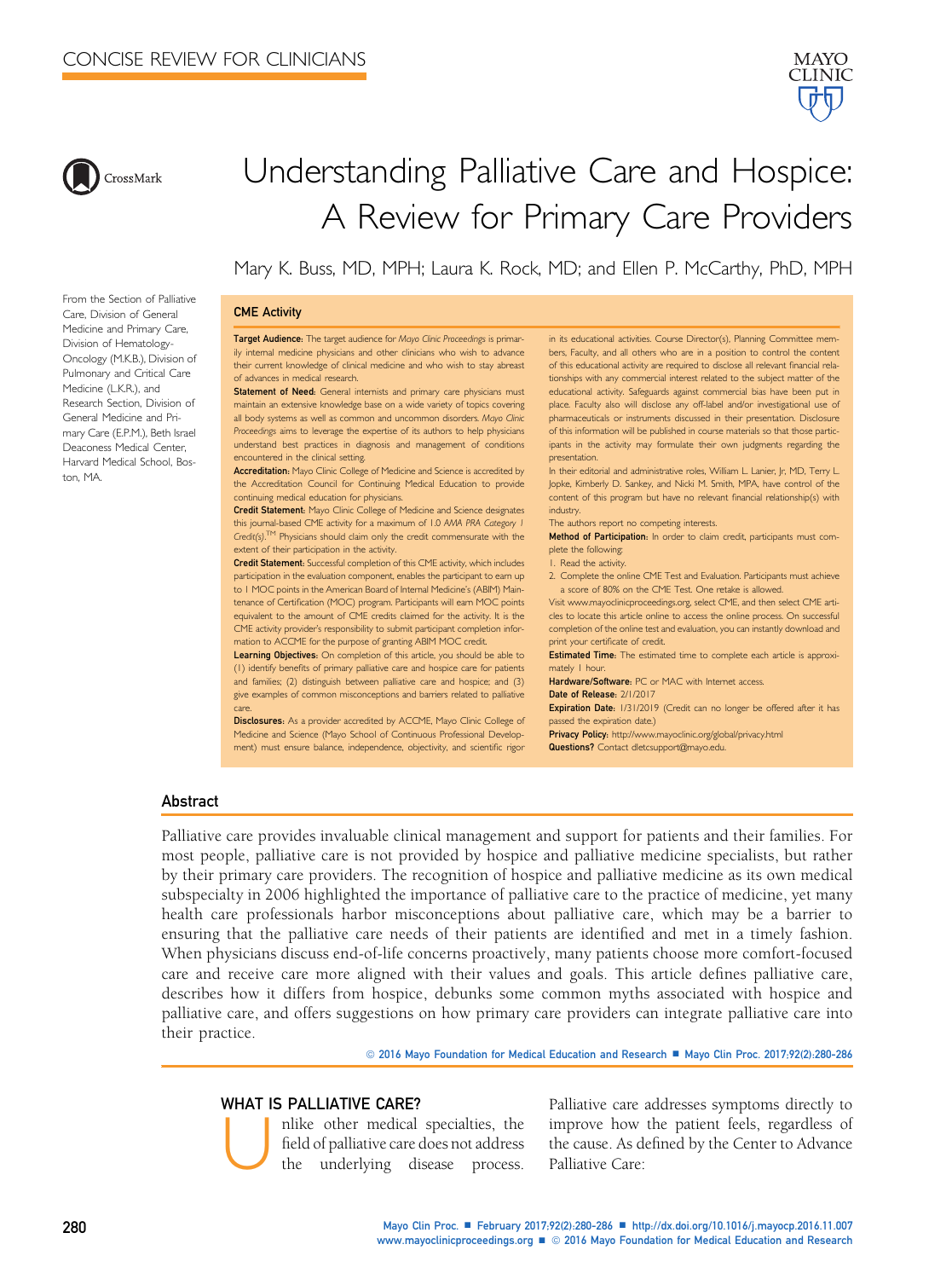Palliative care, also known as palliative medicine, is specialized medical care for people living with serious illness. It focuses on providing relief from the symptoms and stress of a serious illness—whatever the diagnosis. The goal is to improve quality of life for both the patient and the family. $\pm$ 

Specialty palliative care uses an interdisciplinary team to fully address the needs of patients and families. Nurse practitioners, nurses, social workers, chaplains, and pharmacists work alongside physicians to address psychosocial and spiritual concerns of patients and families in addition to physical symptoms. Symptom management, psychosocial-spiritual support, and facilitation of medical decision making are 3 key domains of palliative care. The Table describes common elements of palliative care in each of these domains. Even with tremendous growth in the past 2 decades, including recognition of hospice and palliative medicine (HPM) as an official subspecialty of the American Board of Medical Subspecialties and the American Osteopathic Association, there remains a shortage of HPM specialists, which is projected to increase as the population ages. $2$  Thus, most palliative care is, and arguably should be, provided by non-HPM specialists, including internal medicine, family physicians, and nurse practitioners.<sup>3</sup> Primary care providers (PCPs) are particularly well-suited to deliver primary palliative care. The development of teambased primary care, such as the patientcentered medical home, $<sup>4</sup>$  and the incorpora-</sup> tion of population health principles into restructuring primary care should improve outcomes relevant to palliative care.

Palliative care is not well understood by patients or clinicians. A recent Center to Advance Palliative Care<sup>5</sup> survey found that 70% of Americans were "not at all knowledgeable" about palliative care. This lack of awareness creates an opportunity for clinicians to frame the benefits of palliative care for patients and their families. Yet the survey also found that most health care professionals erroneously equated palliative care with end-of-life (EOL) care. Clinicians who perceive palliative care as EOL care, or lack a clear understanding of its benefits, will miss critical opportunities to identify and address

palliative care needs in their patients. Primary palliative care competencies for PCPs include (1) recognition of palliative care needs in patients, (2) prognostication, (3) advance care planning, (4) assessment and management of common symptoms in the seriously ill, (5) referral to specialty palliative, and (6) appropriate and timely referral to hospice.

## RECOGNIZING PALLIATIVE CARE NEEDS IN PRIMARY CARE PATIENTS

Patients with a serious illness often experience substantial physical burden due to pain and symptoms such as fatigue, anorexia, nausea, and dyspnea. Anxiety and depression are also common after the diagnosis of a lifethreatening illness. Any of these symptoms may alter a person's ability to fulfill roles critical to self-identity, such as athlete, caring spouse, or devoted parent. Through their longitudinal relationship, PCPs can help individuals explore these issues and find ways to adapt and prioritize in the face of a serious illness.

Many PCPs already engage in primary palliative care but may not recognize their actions as palliative care. Primary care providers commonly provide careful assessment of symptoms and recognition of how the symptoms affect that individual's quality of life. Many also routinely prescribe and titrate opioids for patients in pain.<sup>6</sup> Primary care providers often focus on maximizing quality of life by helping patients and their families find value and meaning, particularly when a patient's time or function is limited. It is important to help PCPs gain insight into primary palliative care that they already provide, so they may disentangle palliative care and EOL care and integrate palliative care to meet the needs of their patients. Effective symptom management promotes a patient's ability to remain active in important activities and relationships. When appropriate, palliative care

| <b>TABLE.</b> Key Components of Palliative Care |                                                   |                            |
|-------------------------------------------------|---------------------------------------------------|----------------------------|
|                                                 | Symptom management Psychosocial-spiritual support | Decision making            |
| Pain                                            | Counseling                                        | Prognostic awareness       |
| <b>Nausea</b>                                   | Social work                                       | Advance care planning      |
| Delirium                                        | Pastoral care                                     | Understanding of outcomes  |
| Fatigue anorexia                                | Caregiver support                                 | Defining quality of life   |
| Anxiety depression                              | Bereavement                                       | Eliciting values and goals |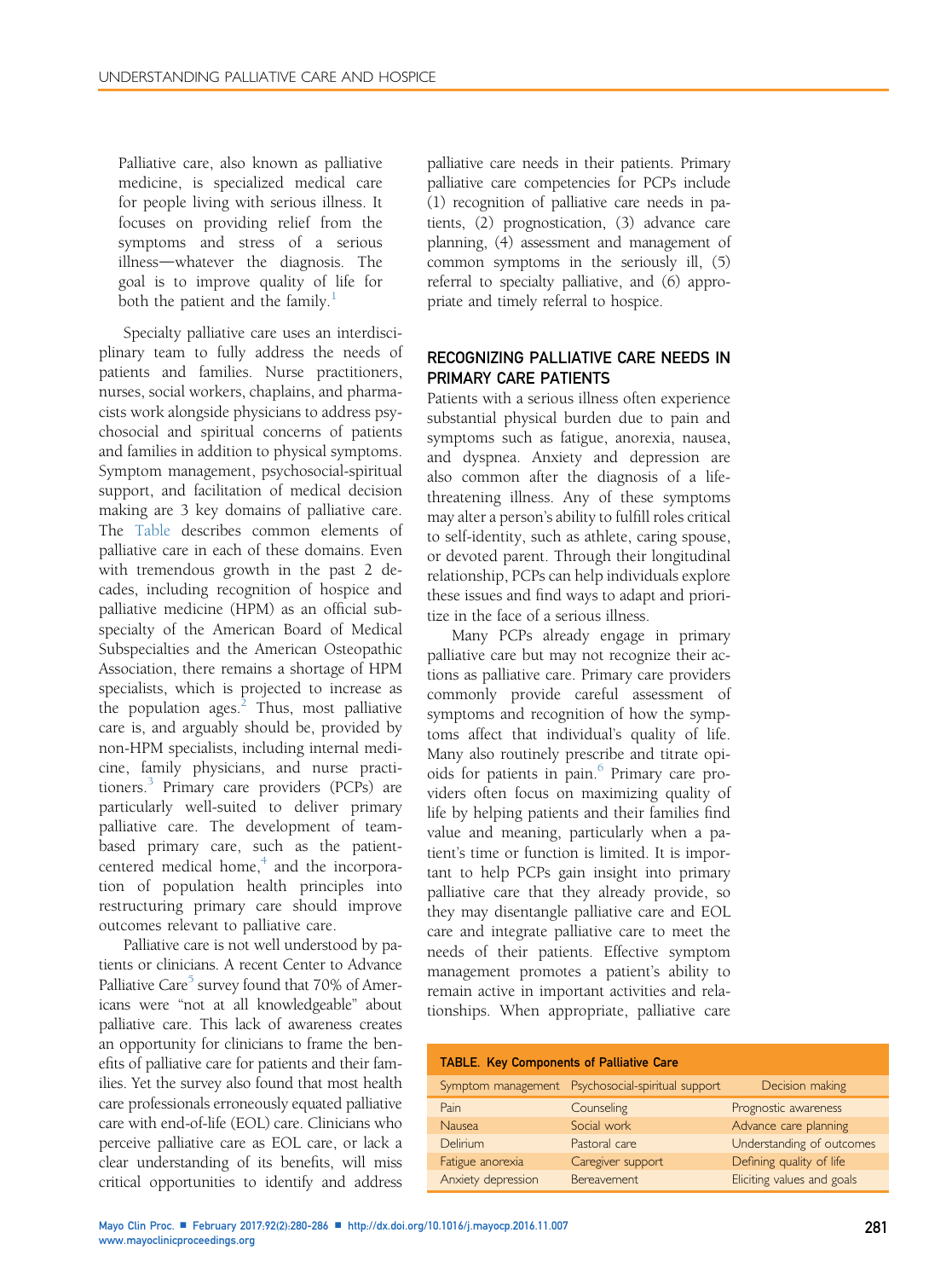counseling by PCPs can extend to family caregivers during active caregiving and into bereavement.

## PROGNOSTICATION AND COMMUNICATION

Patients with a serious illness commonly face difficult medical choices. Patients who realize their prognosis is less than a year often elect to avoid more invasive interventions.<sup>7</sup> However, many patients, even after discussions with their doctors, harbor unrealistic ideas about their prognosis and about the likely benefits of medical treatments.<sup>8</sup> Effective communication allows clinicians to assess patients' informational needs and facilitate clear understanding of their prognosis. A key challenge for PCPs is anticipating palliative care needs in patients before they are in medical crisis. Elderly patients and patients with multiple chronic conditions, but no clear lifethreatening diagnosis, can rapidly deteriorate from being spry and independent into a state in which they are too compromised to participate meaningfully in medical decision making. Thus, heightened awareness of patient factors that predict a shortened survival or elevated risks of decline are key palliative care skills. Estimating prognosis is challenging even in illnesses with a defined trajectory, such as malignancy. However, online resources, such as [www.ePrognosis.org](http://www.ePrognosis.org), may help PCPs determine prognostic estimates, particularly for complex patients.<sup>9</sup> PCPs could also adopt "the surprise question," which is a simpler strategy to identify patients at high risk for mortality. Clinicians may ask themselves, "Would I be surprised if this patient died in the next year?" A "No" response to this question has been shown to be strongly associated with an increased likelihood of dying within the next year in various populations.

## ADVANCE CARE PLANNING

As the medical professionals who know their patients best, PCPs are often uniquely suited to help elicit an individual's personal goals, establish priorities, and facilitate informed medical decisions that reflect the patient's values. Most PCPs believe that advance care planning is within their purview, but struggle to find adequate time during patient visits and address competing health conditions appropriately. In 2016, the Medicare program began reimbursing clinicians for counseling patients about advance care planning. This was an important step toward supporting clinicians for the considerable time it takes to have these crucial conversations. More deliberate prognostication efforts may help PCPs identify their patients for whom advance care planning is a priority.

Advance care planning includes encouraging patients to appoint a health care proxy or surrogate decision maker, facilitating discussions between the patient and their proxy about their wishes in the event of serious illness, and documenting these discussions. Importantly, most patients want information about prognosis in the setting of serious illness. $\frac{11}{11}$  Given the established relationship between PCPs and many of their patients, PCPs are best positioned to help patients make informed decisions about their care. Primary care providers who take time to explore a patient's wishes in light of a life-threatening illness can profoundly influence decisions made and care received near the EOL. Patients who discuss EOL concerns with a physician earlier are more likely to take a comfortfocused approach to care at the  $EOL$ <sup>12</sup> Patients who make their wishes known in advance are more likely to receive care aligned with their preferences. $13$  Advance care planning can also improve the mental health outcomes for their family caregivers.<sup>12,14</sup>

## WHEN TO REFER TO SPECIALTY PALLIATIVE CARE

There is no evidence to suggest that early integration of palliative care shortens survival. Yet many patients and health care professionals share an unspoken concern that it may hasten death. This common misconception $$ combined with the misconception that palliative care is equivalent to EOL care-denies patients and families access to palliative care until late in the illness trajectory. Several prospective randomized controlled trials<sup>15-21</sup> have compared early integration of specialty palliative care with standard care or, in 1 case, later integration of palliative care. These trials, primarily conducted in patients with advanced cancer, have shown improvements in important end points, including patient quality of life, rates of depression or anxiety,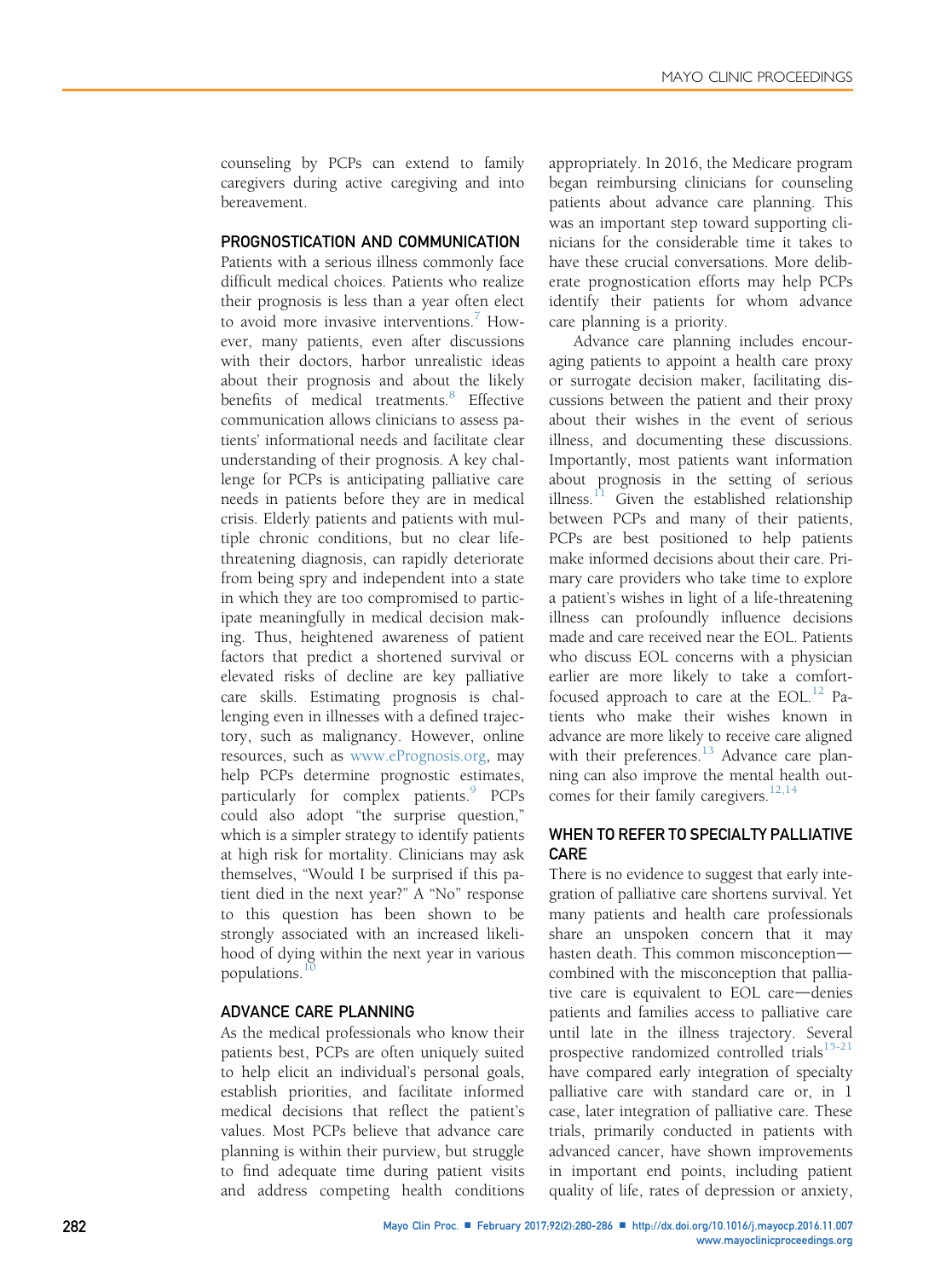patient or caregiver satisfaction, and utilization of health services at the EOL. Two tri $als<sup>19,21</sup>$  have also reported longer survival in the early palliative care arm.

The benefits of palliative care for patients with a serious illness are maximized through early integration in the illness trajectory. These benefits are depleted when palliative care is conceived more narrowly as EOL care. This concept of palliative care as "brink-of-death" care clearly deprives patients and families of the benefits observed with earlier integration (Figure).<sup>22</sup> Although it has not been established whether the benefits derived from early integration by a specialty palliative care team or from high-quality primary palliative care are equivalent, there are reasons to expect they would be. Primary care providers who remain involved in their patient's care when being followed by other specialists are uniquely positioned to help with coping, symptom management, and navigating complex decisions so that the specialist may remain focused on providing disease-modifying therapy. Primary care providers may then opt to involve specialty palliative care in patients with refractory symptoms or for patients with anxiety, depression, or poor coping skills that might interfere with decision making.

### REFERRING PATIENTS TO HOSPICE

Historically, the field of palliative care grew out of the hospice movement, shaping a public misconception that they are synonymous. However, the terms palliative care and hospice should never be used interchangeably. In the United States, hospice is a critical, focused component of palliative care, with specific eligibility requirements driven by the 1983 Medicare hospice benefit. Hospice is usually provided in the patient's home to allow them to die comfortably surrounded by loved ones. Although fewer than 25% of Americans die at home despite an overwhelming desire to do so, more than 75% of patients on hospice die at home.<sup>23</sup> Thus, hospice is really the service that allows patients to die at home, if they choose to do so.

## WHAT HOSPICE SERVICES PROVIDE

Hospice is a team-based approach to care. Typically hospice is provided by an interdisciplinary team comprising a nurse, social worker, home health aides, chaplain, volunteers, and hospice medical director. Hospice has 4 levels of care: routine home care, general inpatient care, continuous care, and respite care. Most hospice care (96%) is routine home care, delivered in the patient's residence to ensure comfort and avoid hospitalization. $24$ Members of the team visit the patient's home to assess symptoms, adjust medications to alleviate or mitigate symptoms, and provide support to the patient and family. Hospice covers durable medical equipment, such as a hospital bed, commode, and supplemental oxygen provided in the home as well as the cost of all medications related to the hospice diagnosis, including schedule II opioid analgesics. Finally, patients on hospice may access a hospice provider, usually a nurse, 24 hours a day, 7 days a week by phone. When phone guidance is insufficient, the hospice provider will come to the patient's home day or night. Reliable, easy access to an expert provider provides comfort and reassurance to family members, who provide the bulk of care to patients, while helping to avoid emergency department visits and hospitalizations. Occasionally, patients on hospice with complex symptoms, such as refractory pain or agitated delirium, do require hospital care. Such patients can remain on hospice under the general inpatient benefit at either an inpatient hospice facility (if available) or a hospital, in which the hospice team visits them daily and continues to manage their care along with the inpatient hospital team. In contrast, the continuous care hospice benefit provides between 8 and 24 hours of medical care, usually nursing

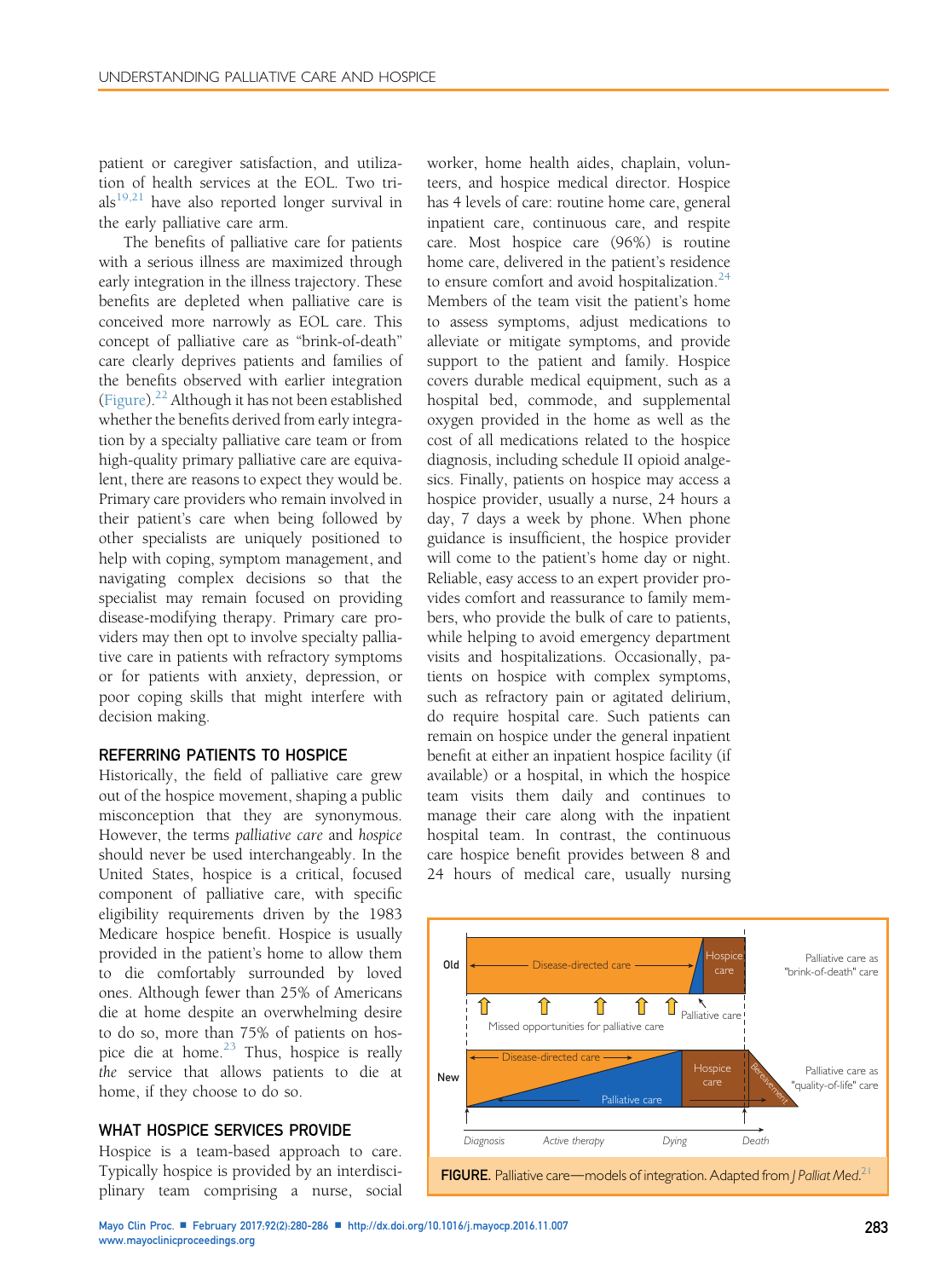care, in the patient's home. The continuous care benefit is typically used to manage a complicated symptom or to allow a patient to remain at home, during a symptom crisis, with ample medical support. The hospice benefit will also provide up to 5 consecutive days of respite care in a facility, often a skilled nursing facility, to relieve stress of family caregivers. In 2012, continuous care and respite care combined accounted for less than 1% of hospice care delivered in the United States. $24$ 

When starting hospice, patients choose a primary physician, often their PCP, to oversee their medical care while on hospice. This physician receives updates and changes in the patient's status and gives orders for medications as needed. Many patients fear abandonment by their regular providers when hospice is mentioned. By reassuring their patients that they will remain the physician in charge of their care, PCPs can mitigate this concern. Moreover, able patients on hospice can continue to come in for clinic visits with their PCP and other providers if they desire. However, most hospice benefits do not cover hospitalization unless required for a patient's comfort. In general, hospitalization requires that patients disenroll from hospice and resume prior insurance. Approximately 3% to 6% of patients enrolled in hospice get hospitalized, and many of these patients go on to receive high-intensity care, which indeed may conflict with their preference for comfort measures.<sup>25,26</sup>

## LIMITATIONS OF HOSPICE

To qualify for hospice care, a physician must certify that the patient is expected to die within the next 6 months, if the disease follows its natural course. Once enrolled in hospice, a physician or hospice nurse practitioner must have at least 1 face-to-face visit with the patient in each of the first two 90-day periods, which certifies that the patient continues to meet the prognostic criteria. Patients surviving longer than 6 months require recertification once every 60 days, also accomplished through a face-to-face visit.<sup>27</sup> Occasionally, patients recover unexpectedly and no longer qualify for hospice. Such patients, often dubbed "hospice graduates," disenroll from hospice and resume their prior medical care. Patients often qualify for hospice before

actually being referred. This is partially because physicians notoriously overestimate prognosis, $28$  but is also related to readiness of patients and their families to accept hospice. Primary care providers engaged in primary palliative care may help prepare patients and their families for an earlier transition to hospice.

The other major distinction in hospice care is that because of the reimbursement structure, hospice is required only to provide comfortfocused care related to the hospice diagnosis. The Medicare hospice benefit requires patients to forgo treatments aimed at curing their terminal diagnosis. Thus, many hospices will not accept patients receiving disease-directed care (eg, chemotherapy for cancer) because they will not be reimbursed for these therapies, even when the intent is palliative. Such treatments can delay referral to hospice while perpetuating the misconception that hospice is only for the final days of life. Some "open access" hospices allow patients to continue on disease-directed therapy, but this is negotiated on a case-by-case basis. Although receipt of hospice care has increased in recent years, the proportion of patients enrolling within 7 days has also increased.<sup>29</sup> Such late enrollment in hospice deprives patients and families of the chance to derive optimal benefits from hospice services $30$ ; timely referral to hospice is key to ensuring patients and families can take advantage of hospice benefits.

#### OVERCOMING BARRIERS TO HOSPICE USE

Even among patients and health care professionals who understand the value of hospice, many still equate hospice to "giving up" and/ or agreeing to shorten one's life. Reframing hospice as a choice to focus on how one lives rather than how long one lives sometimes can help patients and families accept hospice. Interestingly, care focused on comfort and quality may allow patients to live both better and perhaps a little longer. $31$ 

When choosing hospice, most patients will also choose to forgo attempts at cardiopulmonary resuscitation (CPR), but a do-notresuscitate order is not required. Patients who wish for comfort-focused care but, for some reason, still want the option for attempted resuscitation can be enrolled in hospice. The hospice team will continue to address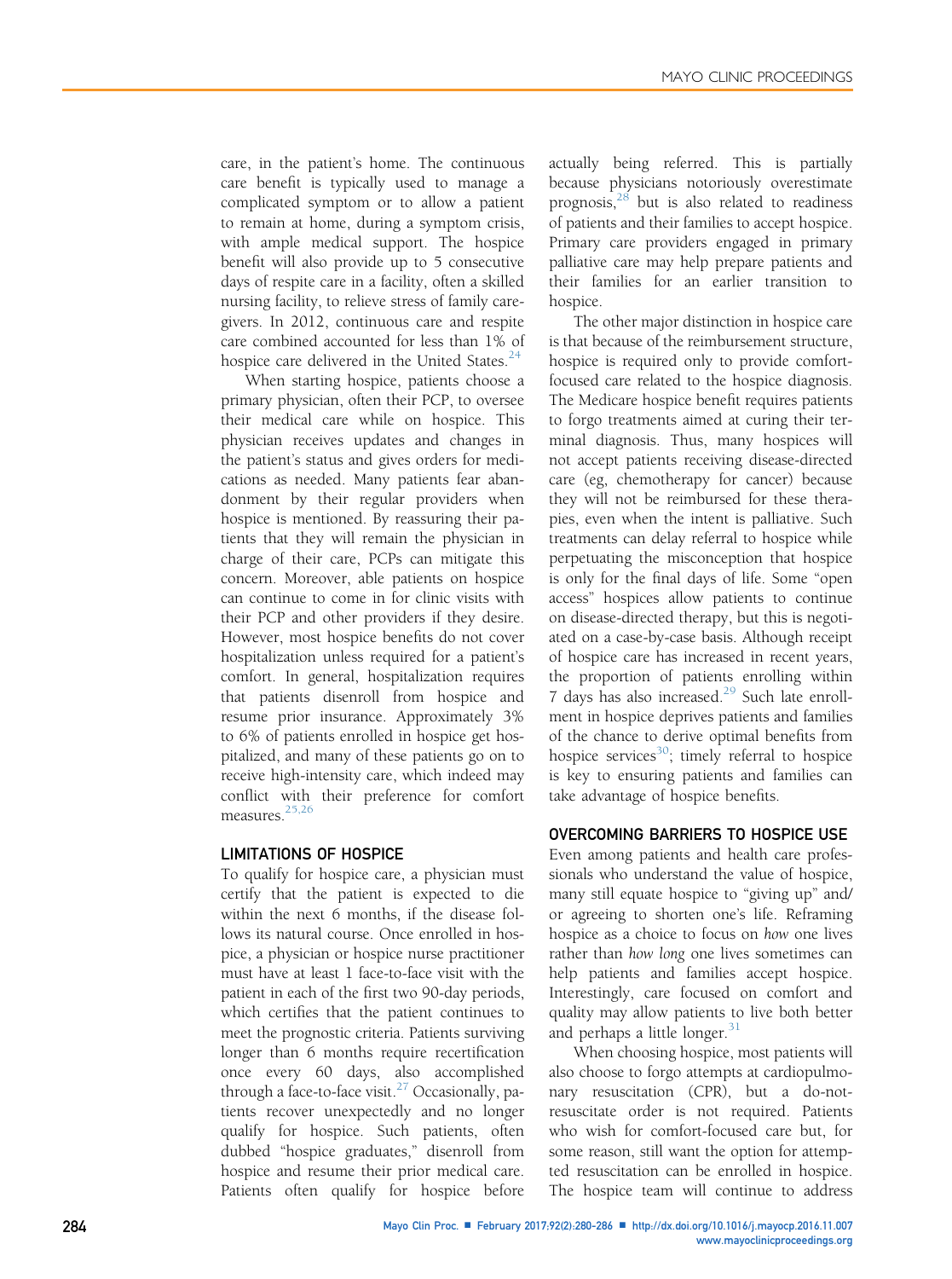the issue of code status with the patient and family. Once patients understand the likely outcome of CPR, many choose to forgo it.<sup>3</sup> It is important to highlight the services hospice does provide and not overemphasize the interventions, such as CPR, which are incongruous with hospice goals.

#### **SUMMARY**

The prevalence of progressive chronic illnesses is increasing. The medical community is recognizing the importance of prioritizing medical treatments that promote quality of life along with interventions primarily aimed at prolonging survival. The expansion of primary palliative care delivered by PCPs will greatly promote symptom management and quality of life for patients throughout the course of a life-threatening illness, not just at the end. The development of new models of integrated palliative care will allow patients and families to consider their own personal goals and quality of life when making choices about the direction of their medical care. When attuned to patients' personal values, primary care providers can help individuals find meaning and joy when living with limited function and/or shortened life expectancy.

Abbreviations and Acronyms: CPR = cardiopulmonary resuscitation;  $EOL = end$  of life;  $HPM =$  hospice and palliative medicine;  $PCP =$  primary care provider

Grant Support: The work was supported in part by the generous donation (E.P.M., M.K.B.) of Missy Carter and Tee Taggart.

Correspondence: Address to Mary K. Buss, MD, MPH, Section of Palliative Care, Division of General Medicine and Primary Care, Division of Hematology-Oncology, Beth Israel Deaconess Medical Center, Rose 144, 330 Brookline Ave, Boston, MA 02215 ([mbuss@bidmc.havard.edu\)](mailto:mbuss@bidmc.havard.edu).

#### **REFERENCES**

- 1. Center to Advance Palliative Care. About palliative care. [https://](https://www.capc.org/about/palliative-care/) [www.capc.org/about/palliative-care/](https://www.capc.org/about/palliative-care/). Accessed December 22, 2016.
- 2. Lupu D. American Academy of Hospice and Palliative Medicine Workforce Task Force. Estimate of current hospice and palliative medicine physician workforce shortage. J Pain Symptom Manage. 2010;40(6):899-911.
- 3. Quill TE, Abernethy AP. Generalist plus specialist palliative care-creating a more sustainable model. N Engl J Med. 2013;368(13):1173-1175.
- 4. Rittenhouse DR, Thom DH, Schmittdiel JA. Developing a policy-relevant research agenda for the patient-centered

medical home: a focus on outcomes. J Gen Intern Med. 2010; 25(6):593-600.

- 5. Center to Advance Palliative Care. Public Opinion Research on Palliative Care: A Report Based on Research by Public Opinion Strategies. New York: Center to Advance Palliative Care; 2011.
- 6. Matlock DD. The pain pendulum swinging again. J Palliat Med. 2015;18(9):734-735.
- 7. Weeks JC, Cook EF, O'Day SJ, et al. Relationship between cancer patients' predictions of prognosis and their treatment preferences [published correction appears in JAMA. 2000; 283(2):203]. JAMA. 1998;279(21):1709-1714.
- 8. Temel JS, Greer JA, Admane S, et al. Longitudinal perceptions of prognosis and goals of therapy in patients with metastatic non-small-cell lung cancer: results of a randomized study of early palliative care. J Clin Oncol. 2011;29(17):2319-2326.
- 9. McClymont KM, Lee SJ, Schonberg MA, Widera E, Miao Y, Smith AK. Usefulness and effect of online prognostic calculators. J Am Geriatr Soc. 2014;62(12):2444-2445.
- 10. Moss AH, Ganjoo J, Sharma S, et al. Utility of the "surprise" question to identify dialysis patients with high mortality. Clin | Am Soc Nephrol. 2008;3(5):1379-1384.
- 11. Hagerty RG, Butow PN, Ellis PM, et al. Communicating with realism and hope: incurable cancer patients' views on the disclosure of prognosis [published correction appears in J Clin Oncol. 2005;23(15):3652. Mac Leod, Craig [corrected to MacLeod, Craig]]. J Clin Oncol. 2005;23(6):1278-1288.
- 12. Wright AA, Zhang B, Ray A, et al. Associations between endof-life discussions, patient mental health, medical care near death, and caregiver bereavement adjustment. JAMA. 2008; 300(14):1665-1673.
- 13. Silveira MJ, Kim SY, Langa KM. Advance directives and outcomes of surrogate decision making before death. N Engl J Med. 2010;362(13):1211-1218.
- 14. Wright AA, Keating NL, Balboni TA, Matulonis UA, Block SD, Prigerson HG. Place of death: correlations with quality of life of patients with cancer and predictors of bereaved caregivers' mental health. J Clin Oncol. 2010;28(29):4457-4464.
- 15. Zimmermann C, Swami N, Krzyzanowska M, et al. Early palliative care for patients with advanced cancer: a cluster-randomised controlled trial. Lancet. 2014;383(9930):1721-1730.
- 16. Rabow MW, Dibble SL, Pantilat SZ, McPhee SJ. The comprehensive care team: a controlled trial of outpatient palliative medicine consultation. Arch Intern Med. 2004;164(1):83-91.
- 17. Gade G, Venohr I, Conner D, et al. Impact of an inpatient palliative care team: a randomized control trial. J Palliat Med. 2008; 11(2):180-190.
- 18. Brumley R, Enguidanos S, Jamison P, et al. Increased satisfaction with care and lower costs: results of a randomized trial of in-home palliative care. J Am Geriatr Soc. 2007;55(7):993-1000.
- 19. Bakitas MA, Tosteson TD, Li Z, et al. Early versus delayed initiation of concurrent palliative oncology care: patient outcomes in the ENABLE III randomized controlled trial. J Clin Oncol. 2015; 33(13):1438-1445.
- 20. Bakitas M, Lyons KD, Hegel MT, et al. Effects of a palliative care intervention on clinical outcomes in patients with advanced cancer: the Project ENABLE II randomized controlled trial. JAMA. 2009;302(7):741-749.
- 21. Temel JS, Greer JA, Muzikansky A, et al. Early palliative care for patients with metastatic non-small-cell lung cancer. N Engl J Med. 2010;363(8):733-742.
- 22. American Academy of Hospice and Palliative Medicine; Center to Advance Palliative Care; Hospice and Palliative Nurses Association; Last Acts Partnership; National Hospice and Palliative Care Organization. National Consensus Project for Quality Palliative Care: Clinical Practice Guidelines for quality palliative care, executive summary. J Palliat Med. 2004;7(5):611-627.
- 23. National Hospice and Palliative Care Organization. [http://www.](http://www.allhealth.org/briefingmaterials/NHPCO-NHPCOsFactsandFigures-2005Findings-760.pdf) allhealth.org/briefi[ngmaterials/NHPCO-NHPCOsFactsand](http://www.allhealth.org/briefingmaterials/NHPCO-NHPCOsFactsandFigures-2005Findings-760.pdf) [Figures-2005Findings-760.pdf](http://www.allhealth.org/briefingmaterials/NHPCO-NHPCOsFactsandFigures-2005Findings-760.pdf). Accessed December 20, 2016.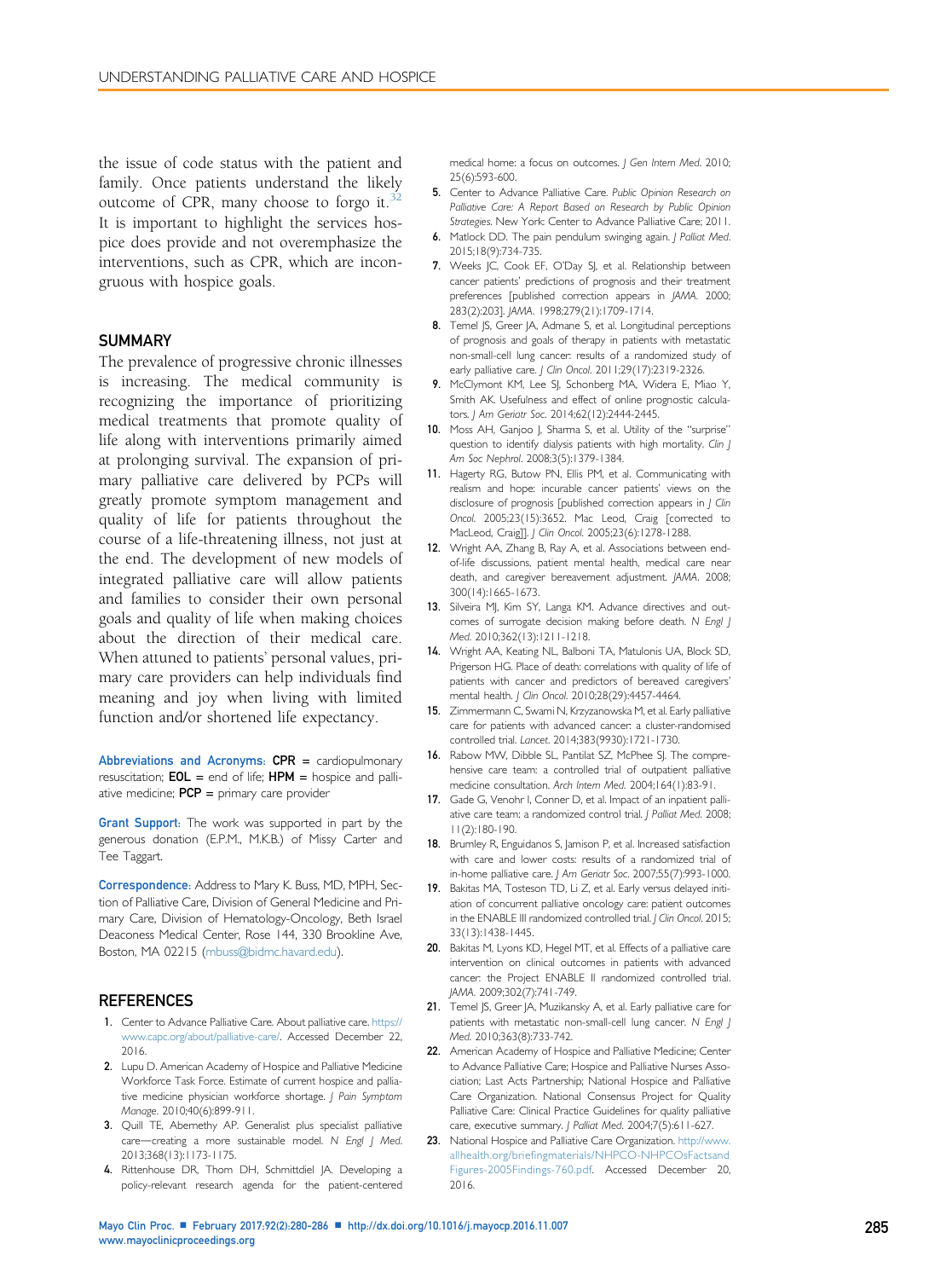- 24. [http://www.nhpco.org/sites/default/](http://www.nhpco.org/sites/default/files/public/Statistics_Research/Hospice_Levels_of_Care.pdf)files/public/Statistics\_Research/ Hospice Levels of Care.pdf. Accessed October 31, 2016.
- 25. Cintron A, Hamel MB, Davis RB, Burns RB, Phillips RS, McCarthy EP. Hospitalization of hospice patients with cancer. J Palliat Med. 2003;6(5):757-768.
- 26. Wang SY, Aldridge MD, Gross CP, et al. Transitions Between Healthcare Settings of Hospice Enrollees at the End of Life. J Am Geriatr Soc. 2016;64(2):314-322.
- 27. Centers for Medicare & Medicaid Services Medicare Hospice Benefit Facts. [https://www.cgsmedicare.com/hhh/education/](https://www.cgsmedicare.com/hhh/education/materials/pdf/Medicare_Hospice_Benefit_Facts.pdf) [materials/pdf/Medicare\\_Hospice\\_Bene](https://www.cgsmedicare.com/hhh/education/materials/pdf/Medicare_Hospice_Benefit_Facts.pdf)fit\_Facts.pdf. Accessed October 31, 2016.
- 28. Christakis NA, Lamont EB. Extent and determinants of error in doctors' prognoses in terminally ill patients: prospective cohort study. BMJ. 2000;320(7233):469-472.
- 29. Teno JM, Gozalo PL, Bynum JP, et al. Change in end-of-life care for Medicare beneficiaries: site of death, place of care, and health care transitions in 2000, 2005, and 2009. JAMA. 2013;309(5):470-477.
- 30. Bradley EH, Prigerson H, Carlson MD, Cherlin E, Johnson-Hurzeler R, Kasl SV. Depression among surviving caregivers: does length of hospice enrollment matter? Am J Psychiatry. 2004;161(12):2257-2262.
- 31. Connor SR, Pyenson B, Fitch K, Spence C, Iwasaki K. Comparing hospice and nonhospice patient survival among patients who die within a three-year window. J Pain Symptom Manage. 2007;33(3):238-246.
- 32. El-Jawahri A, Podgurski LM, Eichler AF, et al. Use of video to facilitate end-of-life discussions with patients with cancer: a randomized controlled trial [published correction appears in J Clin Oncol. 2010;28(8):1438]. J Clin Oncol. 2010;28(2):305-310.